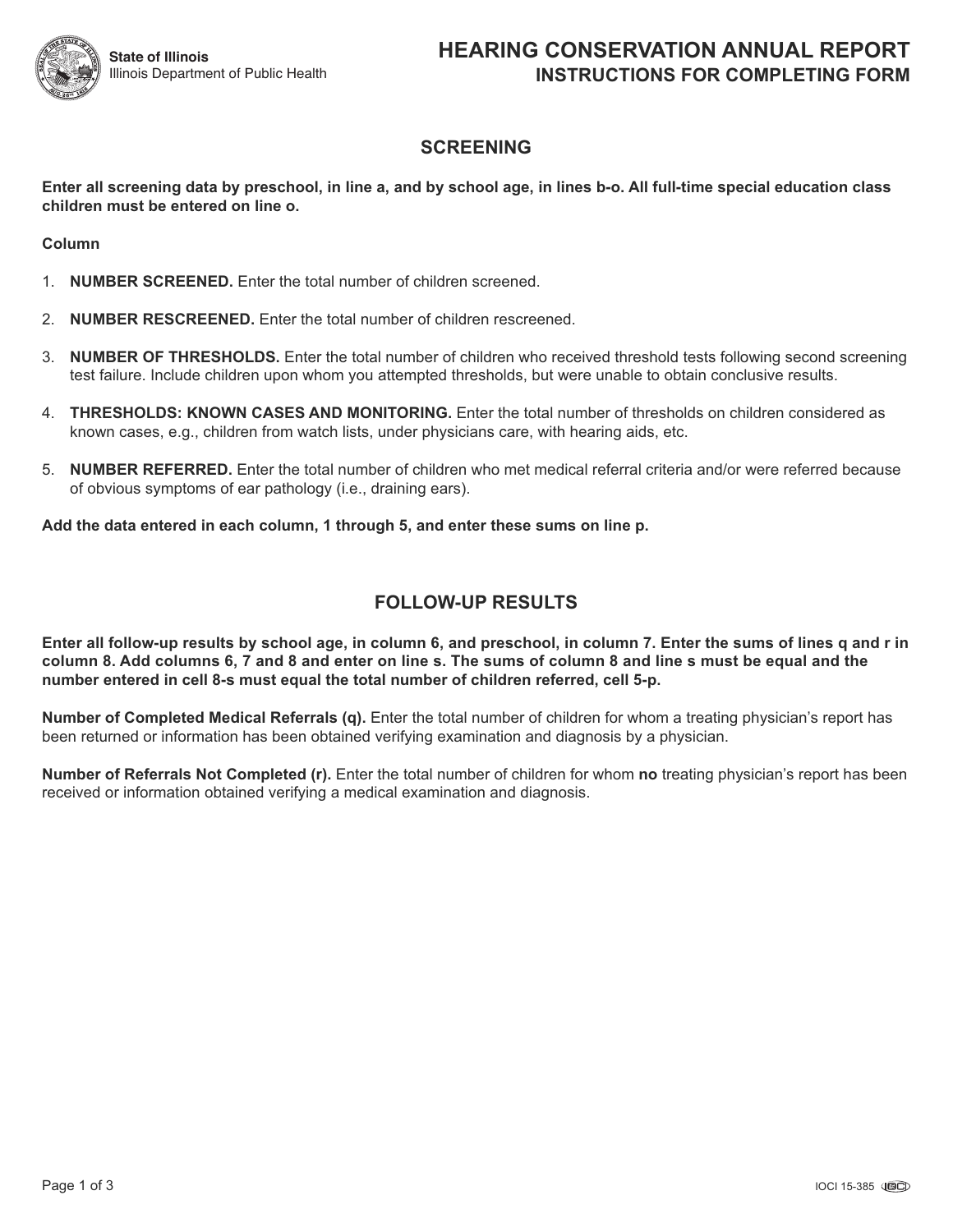# **DIAGNOSIS**

Enter all diagnostic data by school age, column 6, and preschool, column 7. Enter the sums of line t through z in column 8. Add columns 6, 7 and 8 and enter on line aa. The sums of column 8 and line aa must be equal and the number **entered in cell 8-aa must equal the number of completed medical referrals, cell 8-q.**

**Total Number of Children Found to Have.** Enter the total number of children with a physician's diagnosis on the following lines:

#### A. **CONDUCTIVE LOSSES**

- 1. Canal obstructions (t)
- 2. Otitis Media (u)
- 3. Other (This classification includes allergies, cholesteatoma, otosclerosis, etc.) (v)
- B. **NON-ORGANIC (w).** Children diagnosed with a non-specific hearing loss (no definitive pathology or specific cause indicated).
- C. **SENSORINEURAL (x).** Children diagnosed with a sensorineural loss (cochlear or eighth cranial nerve).
- D. **MIXED (y).** Children diagnosed with both a conductive and sensorineural hearing loss.
- E. **NORMAL FINDINGS (z).** Children diagnosed as normal hearing or for whom there is no pathological finding.

## **PROGRAM**

Print or type agency name, i.e., school district name and number, health department name or **other** agency name. Print or type agency address: number and street, city, ZIP code and county. Enter the name, e-mail and telephone number of the individual submitting the report. Enter the date the report is submitted.

**Submit one cumulative annual report from each school district, health department or other agency responsible for hearing screening.**

Submit this report to the Illinois Department of Public Health's Vision and Hearing Program by June 30 of each year.

**TYPE OR PRINT LEGIBLY. CHECK ALL COMPUTATIONS. THIS FORM IS USED TO COMPILE STATEWIDE STATISTICS. THANK YOU FOR YOUR COOPERATION.**